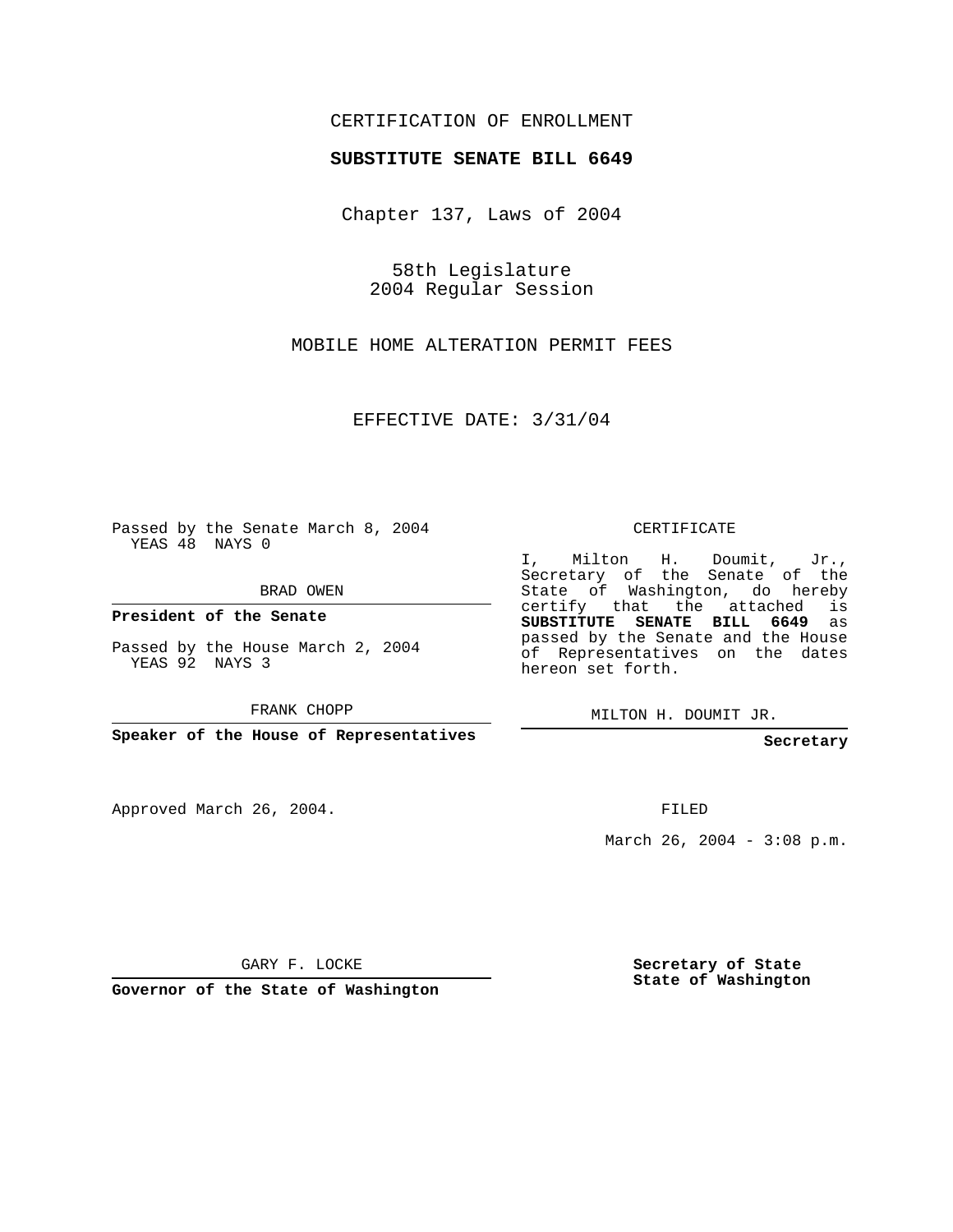# **SUBSTITUTE SENATE BILL 6649** \_\_\_\_\_\_\_\_\_\_\_\_\_\_\_\_\_\_\_\_\_\_\_\_\_\_\_\_\_\_\_\_\_\_\_\_\_\_\_\_\_\_\_\_\_

\_\_\_\_\_\_\_\_\_\_\_\_\_\_\_\_\_\_\_\_\_\_\_\_\_\_\_\_\_\_\_\_\_\_\_\_\_\_\_\_\_\_\_\_\_

### AS AMENDED BY THE HOUSE

Passed Legislature - 2004 Regular Session

### **State of Washington 58th Legislature 2004 Regular Session**

**By** Senate Committee on Financial Services, Insurance & Housing (originally sponsored by Senators Benton, Keiser, Berkey and Winsley; by request of Department of Labor & Industries)

READ FIRST TIME 02/09/04.

 1 AN ACT Relating to retaining fees for mobile/manufactured homes and 2 factory built housing and commercial structures; amending RCW 3 43.22.434; providing an effective date; and declaring an emergency.

4 BE IT ENACTED BY THE LEGISLATURE OF THE STATE OF WASHINGTON:

 5 **Sec. 1.** RCW 43.22.434 and 2003 c 67 s 1 are each amended to read 6 as follows:

 (1) The director or the director's authorized representative may conduct such inspections, investigations, and audits as may be necessary to adopt or enforce manufactured and mobile home, commercial coach, conversion vending units, medical units, recreational vehicle, park trailer, factory built housing, and factory built commercial structure rules adopted under the authority of this chapter or to carry out the director's duties under this chapter.

14 (2) For purposes of enforcement of this chapter, persons duly 15 designated by the director upon presenting appropriate credentials to 16 the owner, operator, or agent in charge may:

17 (a) At reasonable times and without advance notice enter any 18 factory, warehouse, or establishment in which manufactured and mobile 19 homes, commercial coaches, conversion vending units, medical units,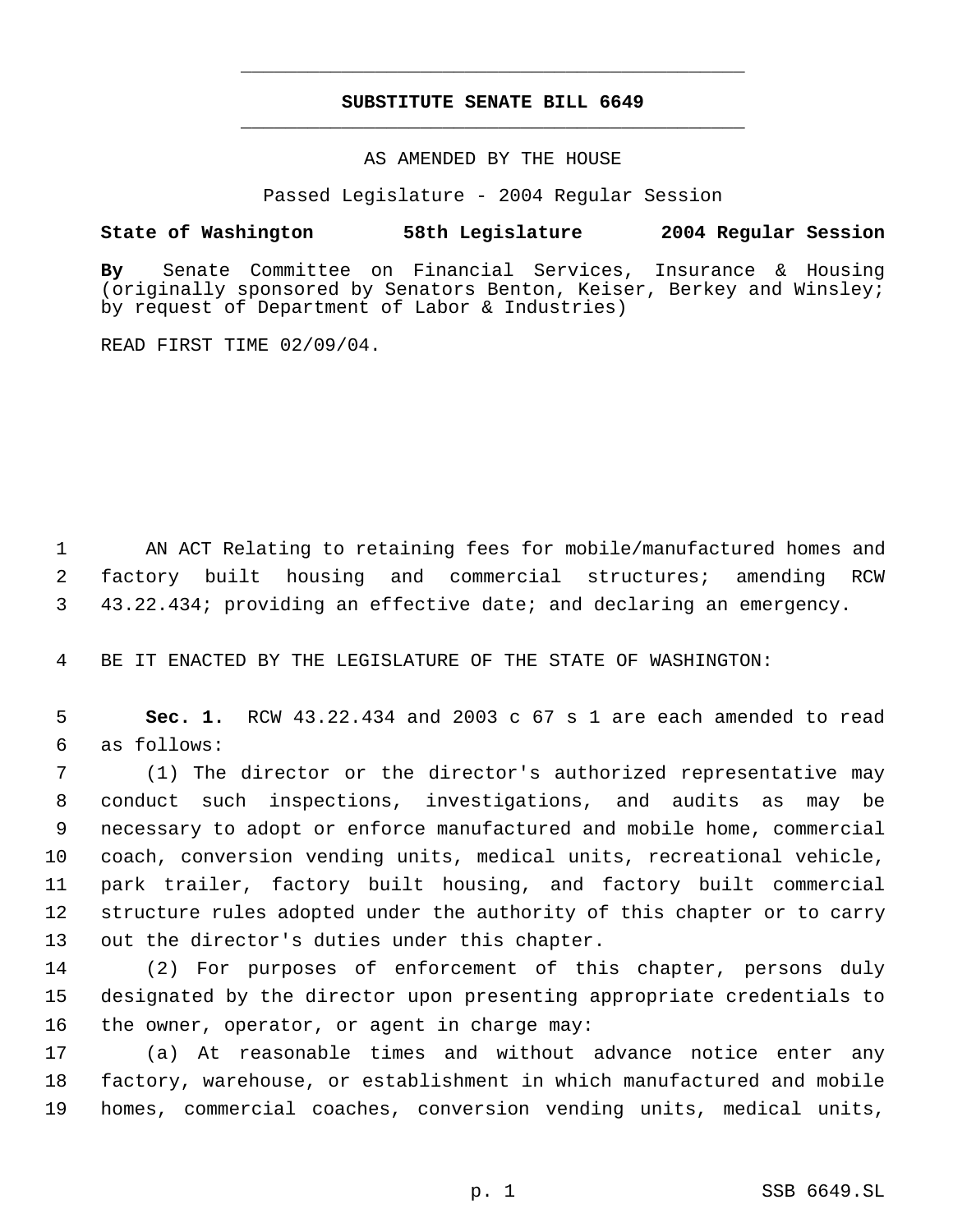recreational vehicles, park trailers, factory built housing, and factory built commercial structures are manufactured, stored, or held for sale;

 (b) At reasonable times, within reasonable limits, and in a reasonable manner inspect any factory, warehouse, or establishment as required to comply with the standards adopted by the secretary of housing and urban development under the national manufactured home construction and safety standards act of 1974. Each inspection shall 9 be commenced and completed with reasonable promptness; and

 (c) As requested by an owner of a conversion vending unit or medical unit, inspect an alteration.

 (3) For purposes of determining compliance with this chapter's permitting requirements for alterations of mobile and manufactured homes, the department may audit the records of a contractor as defined in chapter 18.27 RCW or RCW 18.106.020(1) or an electrical contractor as defined in RCW 19.28.006 when the department has reason to believe that a violation of the permitting requirements has occurred. The department shall adopt rules implementing the auditing procedures. Information obtained from a contractor through an audit authorized by this subsection is confidential and not open to public inspection under chapter 42.17 RCW.

 (4)(a) The department shall set a schedule of fees by rule which will cover the costs incurred by the department in the administration 24 of RCW 43.22.335 through 43.22.490. The department may waive mobile/manufactured home alteration permit fees for indigent permit applicants.

 (b)(i) Until April 1, ((2004)) 2009, subject to (a) of this 28 subsection, ((and for the purposes of implementing the pilot project 29 approved by the mobile/manufactured home alteration task force,)) the department may adopt by rule a temporary statewide fee schedule that decreases fees for mobile/manufactured home alteration permits and increases fees for factory-built housing and commercial structures plan 33 review and inspection services. ((Under the temporary fee schedule, the department may waive mobile/manufactured home alteration permit fees for indigent permit applicants. The department may increase fees for factory-built housing and commercial structures plan review and inspection services in excess of the fiscal growth factor under chapter 43.135 RCW, if the increases are necessary to fund the cost of